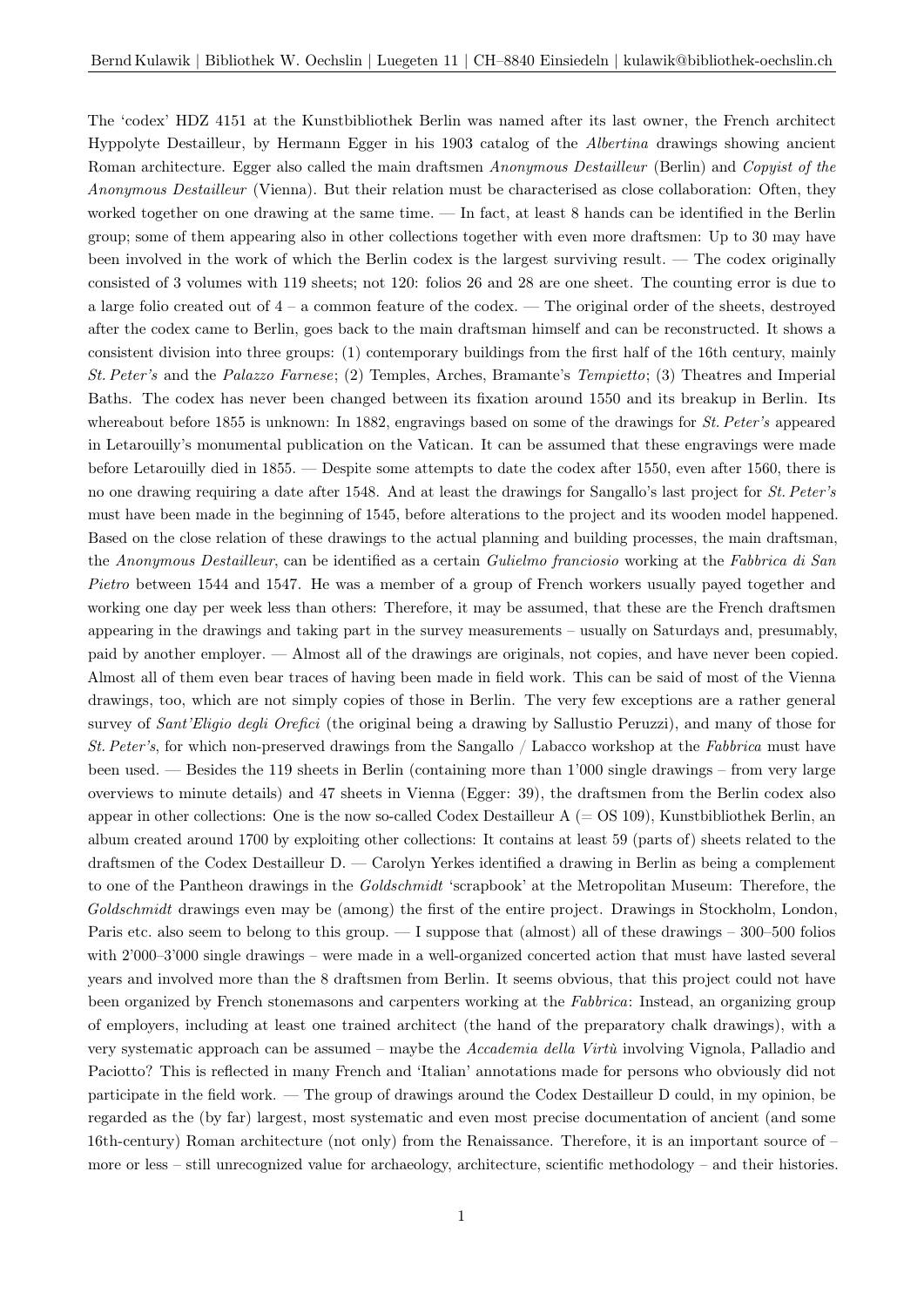CV (see also: [http://www.bibliothek-oechslin.ch/stiftung/team/kulawik\)](http://www.bibliothek-oechslin.ch/stiftung/team/kulawik)

# Education

I 1997–2002 Technische Universität Berlin: PhD: Art History: [Die Zeichnungen im Codex Destailleur D \(HDZ 4151\)](https://opus4.kobv.de/opus4-tuberlin/frontdoor/index/index/docId/406) [der Kunstbibliothek Berlin – Preußischer Kulturbesitz zum letzten Projekt Antonio da Sangallos des Jüngeren für den](https://opus4.kobv.de/opus4-tuberlin/frontdoor/index/index/docId/406) [Neubau von St. Peter in Rom](https://opus4.kobv.de/opus4-tuberlin/frontdoor/index/index/docId/406) [Bd. 1: Text und Quellen / Bd. 2: Katalog der Zeichnungen in HZD 4151] [\[PDF online\]](https://opus4.kobv.de/opus4-tuberlin/frontdoor/index/index/docId/406)

► 1990–1996 Technische Universität Berlin: M.A.: Musicology: Seconda prattica: Stylistic diversity in the Italian madrigal

I 1986–1988 Technische Universität Dresden: Physics (4 semesters)

# Professional experience

 $\triangleright$  since 2013 ETH Zurich / Bibliothek Oechslin: SNF research project: [Studium antiker Architektur in Rom um 1550](http://www.bibliothek-oechslin.ch/forschung/antikenstudium)

- $\triangleright$  2012–2013 ETH Zurich, research project Fritz Haller: compilation of the catalog of Haller's works
- I since 2010 Bibliothek Werner Oechslin, Einsiedeln: architectural historian, IT and website CMS administration
- $\triangleright$  2008–2010 Universität Bern: Institute for Theoretical Physics & university IT deparment: IT / CMS support
- $\triangleright$  2006–2008 Universität Bern: Karman Center for Advanced Studies in the Humanities: administration / IT / website CMS and databases; contributions to the Berne Digital Pantheon Project
- $\blacktriangleright$  2004–2006 independent scholar and software developer

I 2001–2004 Bibliotheca Hertziana (Max Planck Institute for Art History), Rome: database design and development for Lineamenta, database of Italian architectural drawings from the Baroque, and other projects

- $\triangleright$  2001 Humboldt Universität, Berlin: member of the project group for the *Prometheus* digital image database
- $\triangleright$  2000–2001 Staatliches Institut für Musikforschung, Berlin: assistant for a music print database project
- ▶ 1994–1997 Technische Universität Berlin, Institute for Musicology: tutor, librarian, IT support

▶ 1988–1990 Sächsische Landesbibliothek Dresden, Music Department: assistant to the director

 $\blacktriangleright$  1983–1986 Army service: ship machinist

# Publications (selected)

I Wissenschaftliche Begriffsbildung im Kreis der Accademia della Virtù in Rom um 1550. In: Berichte zur Wissenschaftsgeschichte, 38 (2015), S. 1–13. [in print]

 $\blacktriangleright$  Werkverzeichnis. — In: Fritz Haller. Architekt und Forscher. Zurich: gta Verlag, 2015 [in print]

 $\blacktriangleright$  Hallers kleine Kugel und das Großraumbüro: das USM Haller Möbelsystem. In: Papers of the conference The Office as Interieur – at the Swiss Federal Archives, Berne, 2013. [in print]

I From Top-Down to Network: Long-time Perspectives of Scientific Publication. In: www.kunstgeschichte-ejournal.net (2010) [Papers of the EU-COST conference Networked Humanities]

I A Distributed Web-Portal for World-Wide Collaboration Among Architectural Archives and Historians. In: Papers of the Conference Hybrid Architectural Archives, NAI Nederlands Architectuurinstituut (2010)

► Der Codex Destailleur D – Bauaufnahmen antiker Monumente durch französische Zeichner. In: Zentren und Wirkungsräume der Antikerezeption (Festschrift für Henning Wrede), Hrsg. K. Schade et al. 2007.

I Archaeology in Rome (1538–1546): The Berlin Codex Destailleur D. In: Papers of the XVI International AIAC Conference Common Ground: Archaeology, Art, Science, and Humanities. Boston 2003. [publ. 2006]

I Wagnerkritik als Kulturkritik der Moderne bei Nietzsche und Adorno. In: Nietzscheforschung 5/6, Berlin 2000, S. 305–317.

I ". . . ich nehme, aus drei Gründen, Wagner's Siegfried-Idyll aus . . . " In: Nietzscheforschung 2, Berlin 1995, S. 205–217.

I Nietzsches Jugendkompositionen aus der Pfortenser Zeit (gemeinsam mit Thomas Ahrend, Martin Albrecht und Jan Hemming). In: Nietzscheforschung 1, Berlin 1994, S. 313–334.

I Nietzsche und der Kynismus. In: Jahresschrift der Förder- und Forschungsgemeinschaft Friedrich Nietzsche e.V., Band III 1992/1993, S. 125–140.

#### Conference Papers (selected)

I From Hierarchy to Network: The Internet's Development 'Back to the Future' and its Meaning for Administrations and Archives. – Conference ICT@admin, Swiss Federal Archives, Berne, 2015.

► Josquins Miserere – ein Requiem für Savonarola? [Tagung in memoriam Girolamo Savonarola, Berliner Renaissance-Gesellschaft e.V.] (1998)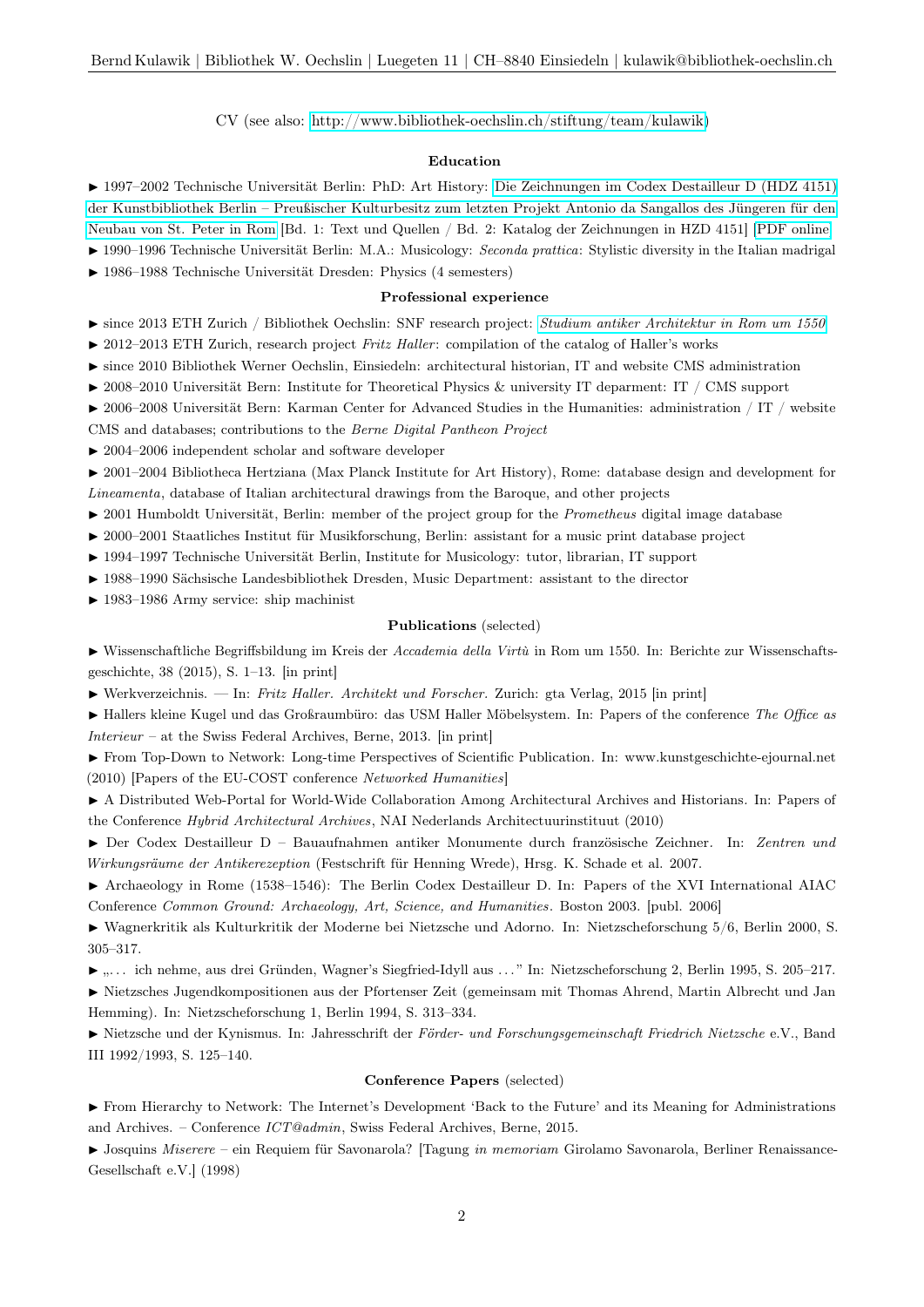# The Berlin Codex Destailleur D – Its History and Relation to the Albertina Drawings, the Goldschmidt Scrapbook and (presumably) Other Collections

The originally three volumes of drawings together with 5'000 others from the collection of Hyppolyte Destailleur came to Berlin in 1875 and were named "Codex Destailleur" by Hermann Egger in 1903 in his catalogue of drawings after the Antique in the Vienna Albertina. Following this suggestion, other codices in Berlin and Saint-Petersburg have been name accordingly, therefore, this Berlin codex now bears the letter "D". The official signature of the Kunstbibliothek Berlin is "Hdz 4151", folios 1 to 120.

In my dissertation (since 2002 available [online here\)](https://opus4.kobv.de/opus4-tuberlin/frontdoor/index/index/docId/406) regarding the largest group of drawings from this codex (i.e. fol. 76 to 93 and some seperated sketches on other sheets), those for Antonio da Sangallo's last project for Saint Peter's in Rome, I was able to identify the main (French) draftsman as a certain "Gulielmo franciosio" who worked at the Fabbrica di San Pietro. This identification is based on differences between these drawings and other ones from the Sangallo circle as well as the wooden model built by Sangallo's assistant Labacco and the working progress on the basilica itself: The Berlin drawings reflect the situation of the entire project and its preparations from the beginning of 1545, when Gulielmo franciosio worked for a few weeks in the carpenters' workshop led by Labacco. This would have been to only time that he could have had access to the model in its unfinished state, other drawings (which he obviously copied) and the building itself. Because the drawings do not show any changes made later than 1546 to the model, the project or the construction process at Saint Peter's, they are the only ones giving a clear indication for the date of the codex.

An additional *terminus ante quem* may be deduced from the drawings on fol. 104 recto and verso showing Michelangelo's monument for pope Julius II in San Pietro in Vincoli: Because these drawings must have been made before Michelangelo's last statues were set up there in 1548.

As far as I can see, none of the drawings in this codex requires a date after 1548, so we may take this date as the time when work on the drawings was finished and / or the main draftsman left Rome – which seems plausible to me, because none of these drawings seems to has been copied or used, e.g. for prints, in Rome after 1548. – The drawings only reappear in Letarouilly's book on the Vatican where parts of Sangallo's model are shown in prints that could only have been based on those from our Berlin Codex.

Besides the drawings of 16th-century monuments and buildings, the biggest part of the collection shows ancient buildings. The corresponding group of drawings in the Albertina, besides drawings for the Palazzo Farnese, even show only drawings after ancient Roman buildings. While Hermann Egger thought that the drawings in Vienna had all been copies after (in some cases: lost) drawings from Berlin, it is clear that both main draftsmen, the as Egger called them – Anonymous Destailleur and the Kopist des Anonymous Destailleur have been working at the same time and in many cases together on the same drawings. So, their relation has to be seen as one of collaborators instead of being "original draftsman" and "copyist". – In addition to Egger, I could identify some 20 other drawings in Vienna to come from the group around the Anonymous Destailleur and his collaborator. All of them show buildings missing from the Berlin codex.

There are several other draftsmen in both groups from Berlin and Vienna that can be identified as having worked with the main two draftsmen. Many of these only appear on a very few sheets or only once. This observation corresponds to the fact, that Gulielmo franciosio appears in the documents from the Fabbrica di San Pietro between 1545 and 1547 usually not as member of the carpenter group but together with a group of French manovali who used to work one day less per week than their Italian colleagues. This could be explained by supposing that these Frenchmen are also the draftsmen of the drawings in Berlin and Vienna and have been working for the measurements only one day per week.

One exceptional building is missing from the two groups: the Pantheon. Already in 2001 I assumed that the Pantheon drawings in the Goldschmidt scrapbook, since 1968 in possession of the Metropolitan Museum New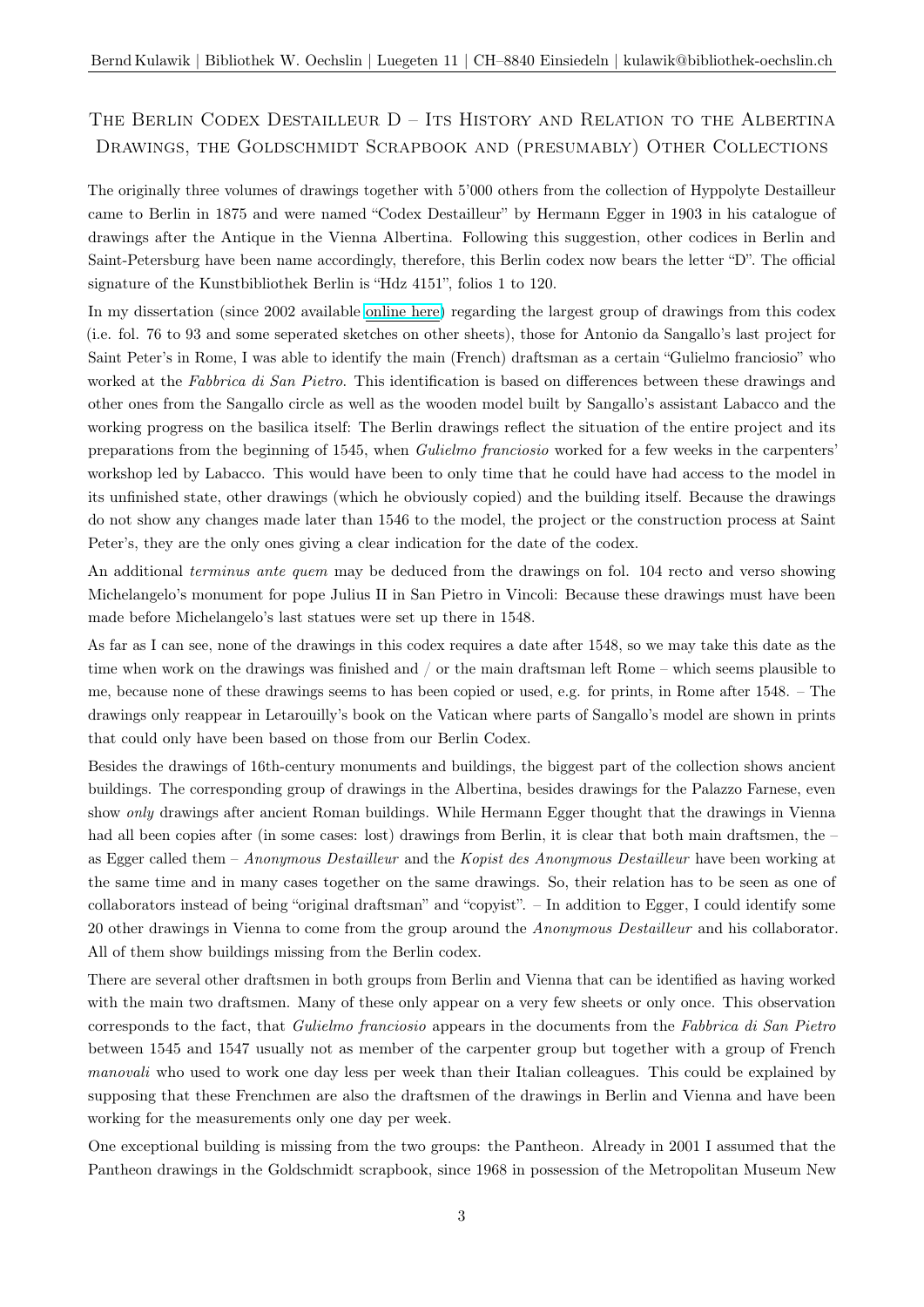York and closely connected to the Scholz scrapbook, also there since 1949, could be the Pantheon drawings missing from the group in Berlin and Vienna: The main features of the drawings, executed by a French draftsman, too, to me seemed almost identical. Carolyn Yerkes in her article on these drawings published in 2013 found out, that one drawing in Berlin on fol. 38 shows the same room in the Pantheon's intermediate block as a drawing on fol. 8verso from the Goldschmidt. This drawing has originally attributed by Hülsen to (or to presumably today missing parts of) the Baths of Caracalla. Because the Berlin drawing includes only those measurements and parts (the roof openings) that the New York drawing is missing, it seems to me more than plausible that it was made to complement the Goldschmidt Pantheon group. (I may add that also the triangular staircase on the recto of the same fol. 38 in Berlin may be one from the Pantheon – which is also missing in New York.) So, my suggestion is, that the Pantheon drawings in the Goldschmidt were made among the first drawings from the entire Berlin / Vienna / New York group or – equally possible – came into the hands of their draftsmen, and someone realised that they had to be completed. This does not exclude that the Pantheon drawings later were copied (in parts, as it seems) by Ian Campbell's Anonymous Portuguese draftsman, especially when we take into account that they – the Pantheon drawings in the Goldschmidt – stood in Rome until the late 16th century to become part of the Goldschmidt / Scholz ensemble (from which we are still missing a whole third volume, as reconstructed by Émily d'Orgeix).

The fact that the Berlin Pantheon drawing was inserted by the draftsman himself into the Berlin group showing the Baths of Caracalla suggests that the were made at the same time. These drawings seem to have been made around 1546–1547, when a group of workers from the Fabbrica di San Pietro was spoliating the Baths for materials to be used in Saint Peter's and the Palazzo Farnese – among these workers alwasy was the group of French workers who possibly used the situation to make their measurements before the buildings were brought to that deplorable state we now are facing. – Insterestingly, there is a letter by Claudio Tolomei from the beginning of 1548 asking Francesco Paciotti to draw the entire Baths of Caracalla for him – if he should not have done so already.

And here I come to my attribution of the Codex Destailleur D and the surrounding drawings to the Accademia della Virtù. In 1547 Tolomei published his letter to Antonio de' Landi from 1542 laying out a publishing program of 24 (or, depending on how you count: 23) books regarding Vitruvius and almost all aspects of the material culture of ancient Rome – among them a very large volume showing all buildings and explaining them:

Congiugnerassi a libbri sopradetti una vaghissima, e utilissima opera, ponendo in disegno tutte l'antichità di Roma, e alcune ancora che son fuor di Roma, de le quali s'habbia qualche luce per le reliquie loro. Ove si mostraranno in figura tutte le piante, i profili, e li scorci, e molte altre parti secondo che sarà necessario, aggiugnendovi le misure giuste, e vere secondo la misura del pie Romano, con l'avvertimento de la proporzione, ch'e gli ha con le misure de nostri tempi. E appresso a le dette figure si faranno due dichiarazioni; l'una per via d'historie, mostrando che edifizio fosse quello, e da chi, e perche conto fatto. E l'altra per via d' Architettvra, isponendo le ragioni, e le regole, e gli ordini di quello edifizio; la qual cosa fatta diligentemente oltre ch'ella sarà utile a tutti li Architettori, ella in un certo modo trarrà del sepolcro la gia morta Roma, e riduralla in nuova vita, se non come prima bella, almeno con qualche sembranza o imagine di bellezza.

Remarkable is the usage of the expression "tutte l'antichità di Roma" because it almost resambles the one used by Vasari to describe the work done by Vignola for the Accademia:

Ma dopo, essendo allhora in Roma un'Accademia di nobilissimi gentil'huomini, e signori, che attendevano alla letione di Vitruvio: fra quali era M. Marcello Cervini, che fu poi Papa, Monsig. Maffe, M. Alessandro Manzuoli, & altri, si diede il Vignuola per servitio loro a misurare interamente